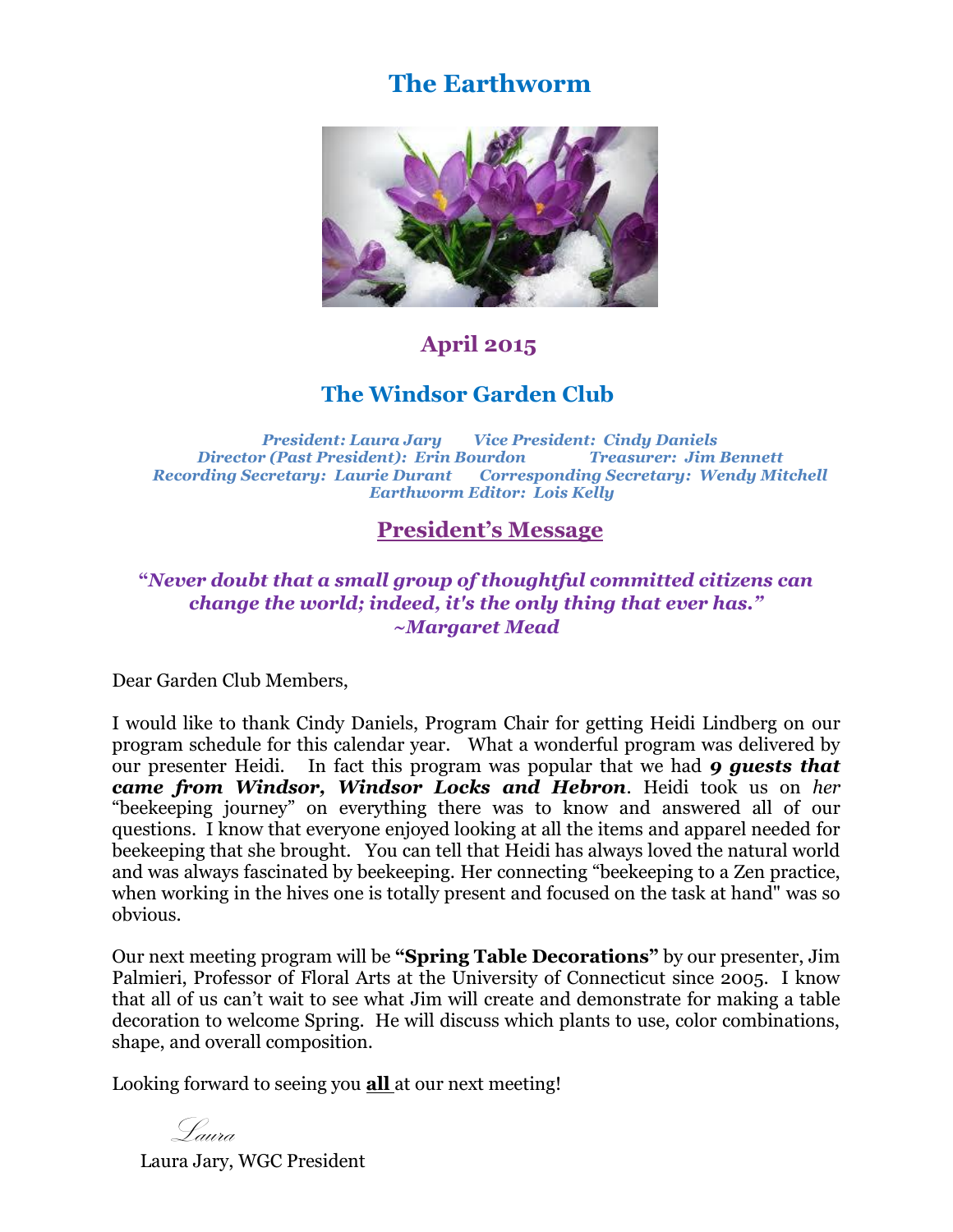- **1. March Meeting:** A very informative and interesting presentation was provided by our own Windsor Garden Club member, Heidi Lindberg regarding beekeeping. After a brief question and answer period our business meeting began.
- **2. Next Meeting:** Spring is finally here (at least by the calendar). Let's learn how to create a lovely table decoration to welcome the season. The April 13<sup>th</sup> meeting of the Windsor Garden Club welcomes Jim Palmieri. He is a 1973 UConn graduate and a third generation florist/grower and brings florculture or growing ornamental plants to UConn Blooms. Jim ran Palmieri Florist in Southington for twenty-two years and did other floral work throughout the State. In addition, he started teaching students floral design at UConn beginning in 2004. He also oversees the daily operation of UConn Blooms and arranges many of the colorful flowers sold.

Meetings of the Windsor Garden Club are held at the LP Wilson Center on 599 Matianuck Ave. New members are always welcome. This meeting is free of charge and runs from 6:30 until 8:30 p.m. The above mentioned program will start at 7:00 p.m. For additional information, please call 860-305-7306.

- **3. Garden Tour Committee:** The committee met before the regularly scheduled Garden Club meeting. At this point there are 4 for sure homes for the tour with many more possibilities. The goal is to have all the homes by April. The plan is to have at least 8 homes for the tour.
- **4. Club Logo:** Members could start ordering clothing with the Windsor Garden Club Logo on it following the meeting or by contacting Cindy via email or phone. They should be available by the April meeting. The plan is to have the items with the logos so they can be worn at our Garden Mart plant sale in May.
- **5. Beautification:** Diane Bernier asked when dividing your plants for the Garden Mart (if you have extra) save some for the project at CRIS Radio in Wilson. You may contact her at [dmsbernier@gmail.com.](mailto:dmsbernier@gmail.com)
- **6. Nominating Committee:** The following members are up for nomination at the upcoming meeting. They are as follows:

 **President: Laura Jary Vice President: Cindy Daniels Treasurer: Jim Bennett Secretary: Laurie Durant Corresponding Secretary: Erin Bourdon**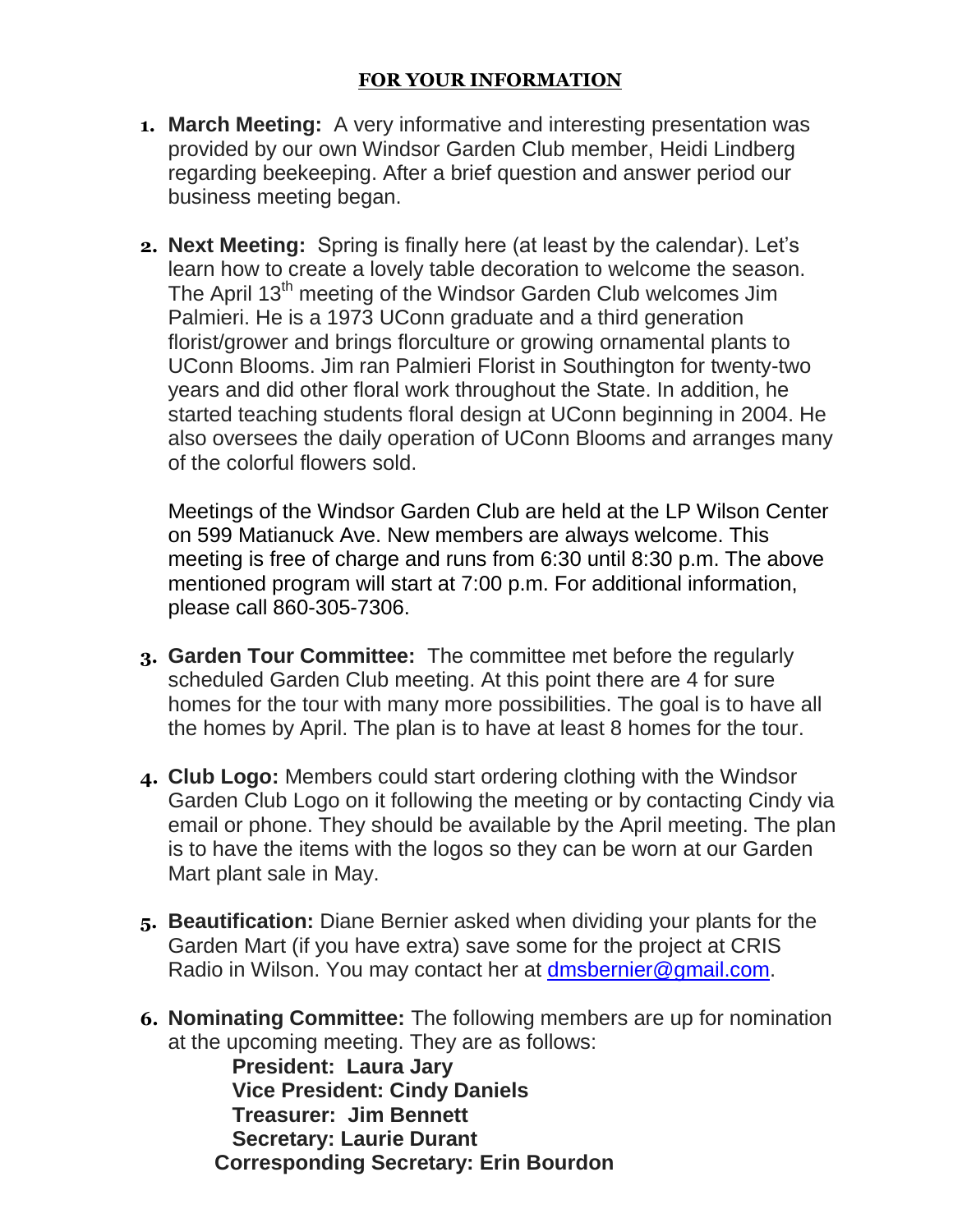If anyone else is interested in running for office nominations can be made from the floor

- **7. Civic Endeavor Invasive Plants:** A letter has been drafted and read to members and will be sent to the State Legislature regarding Windsor Garden Club's concern regarding the invasive plant problem in Connecticut.
- **8. Scholarship Committee:** All scholarship letters, along with applications & criteria, were sent out in February to all area high schools and magnet schools where Windsor residents can be students. Copies of the application and criteria were also made available on the Windsor Garden Club website. Thanks to Jim Bennett for taking care of that. The scholarship announcement was sent to Cindy Daniels who will be placing it in the local publications and websites. Applications are due back by April 1 so by the April Windsor Garden Club meeting we will know if we have any potential recipients.
- **9. Future Meetings:** Thanks to Cindy Daniels for the program planning for the year 2015/2016. She states that they will be informative, educational and diverse. Communications have gone out to presenters featuring nature, herbs, gardening topics in Connecticut, tillandias and hydroponics. The programs and dates will be finalized in May.

Several fieldtrips being finalized involve wine and cheese tasting, viewing a sculpture garden and either a garden show or nursery visit. The plan is to alternate fieldtrips between weekdays and weekends.

**Since no sign up sheet was passed around for someone to bring snacks feel free to contribute something.** 

**As always please bring a non- perishable food item for the Windsor food pantry.**

## **UPCOMING EVENTS**

#### **Springtime Workshops at Woodland Gardens**

**1. Make it and Take it Living Pansy Wreath-Saturday April 11 at 9:30, 11:00 & 1:30**

Create a lush, colorful living wreath by planting a 12 inch wire frame with our beautiful pansies. Once planted, your wreath can be used inside or out, flat on a table or hanging on a door or fence, and will continue to bloom for months if regularly watered. The cost is \$25. Preregistration is required, beginning in February. Call 860-643-8474